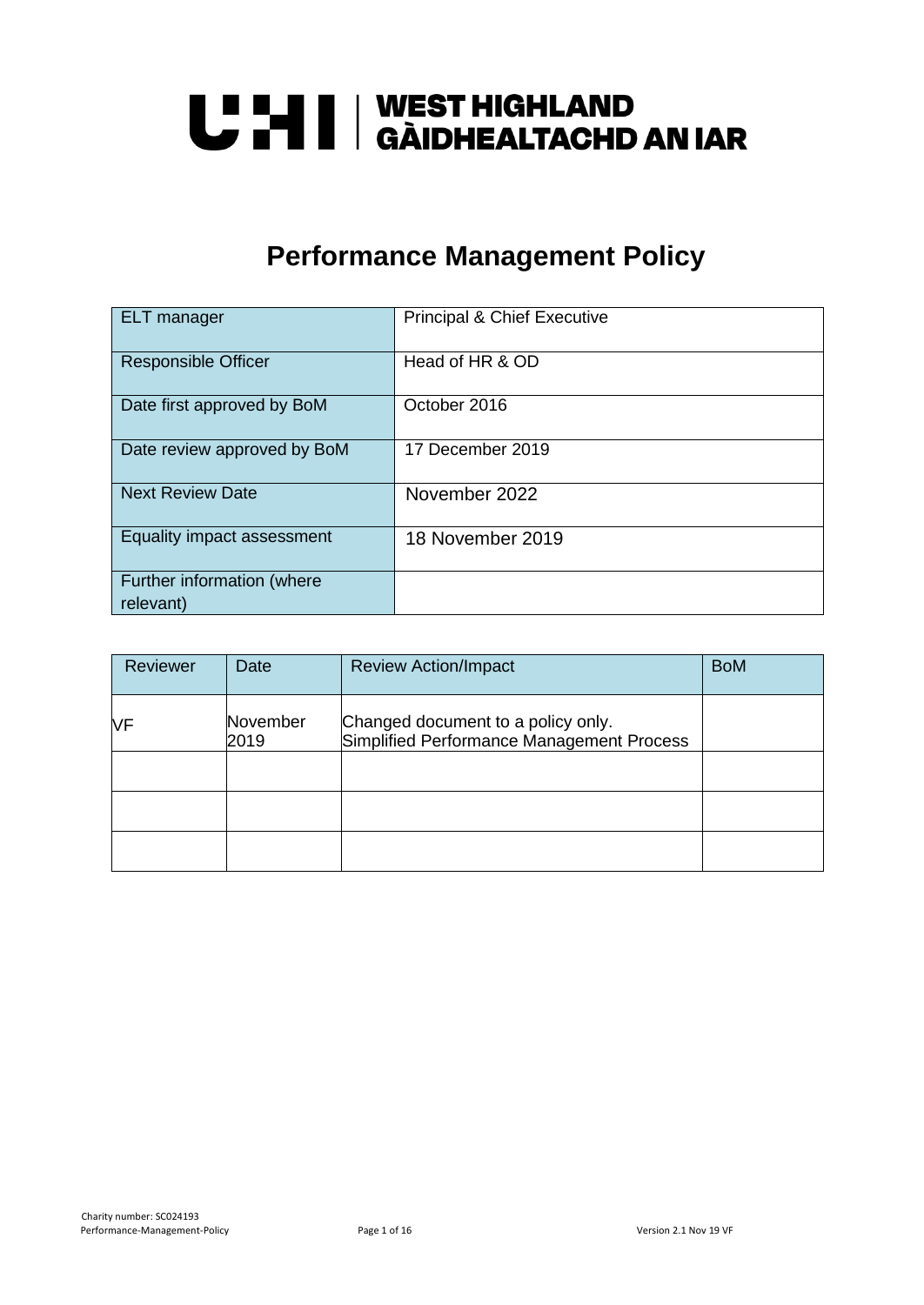#### **1.0 Purpose**

West Highland College's Performance Management Review scheme provides a formal framework which enables managers (or those appointed by managers) and staff to take an overall view of the work of the employee to assess performance, provide a framework for improvement, and support career aspirations within the context of the College's strategic priorities.

The purpose of the Performance Management Review is to:

- 1. Review and recognise past performance against objectives set taking into consideration individual circumstances;
- 2. Reflect on personal performance, conduct and responsibilities;
- 3. Review learning and development activities undertaken and consider career aspirations;
- 4. Reflection on teaching/assessor responsibilities or centre, study area, department or team performance where relevant;
- 5. Conduct a role review to agree activities to stop, start, and continue to encourage a continuous improvement approach to all roles within the College;
- 6. Agree SMART performance objectives which demonstrate a direct link to supporting the College to deliver its strategic objectives (examples in procedure);
- 7. Agree a Personal Development Plan which sets out learning and development needs for mandatory training, role development, and / or career development.

#### **2.0 Scope**

This policy applies to all West Highland College (UHI) staff who have passed their probation period (typically those with over 6 months service). Staff who are on probation (i.e. typically those with less than 6 months service) are covered by the College's Probation process.

#### **3.0 The Principles of Performance Management**

#### **What is performance management?**

West Highland College UHI manages performance through a number of approaches starting with the probation process. The College's Performance Management Review is an annual process which provides the opportunity for all staff and their manager/course or programme leaders to reflect on both performance and development over the last year and to agree objectives and development plans for the forthcoming year.

Managing performance is a continuous process. It involves making sure that the work and performance of staff contributes to the goals of teams and the College as a whole to enable the College to achieve its strategic aims and to realise its vision, mission and values. The aim is to continuously improve the performance of individuals and so improve the performance of the College.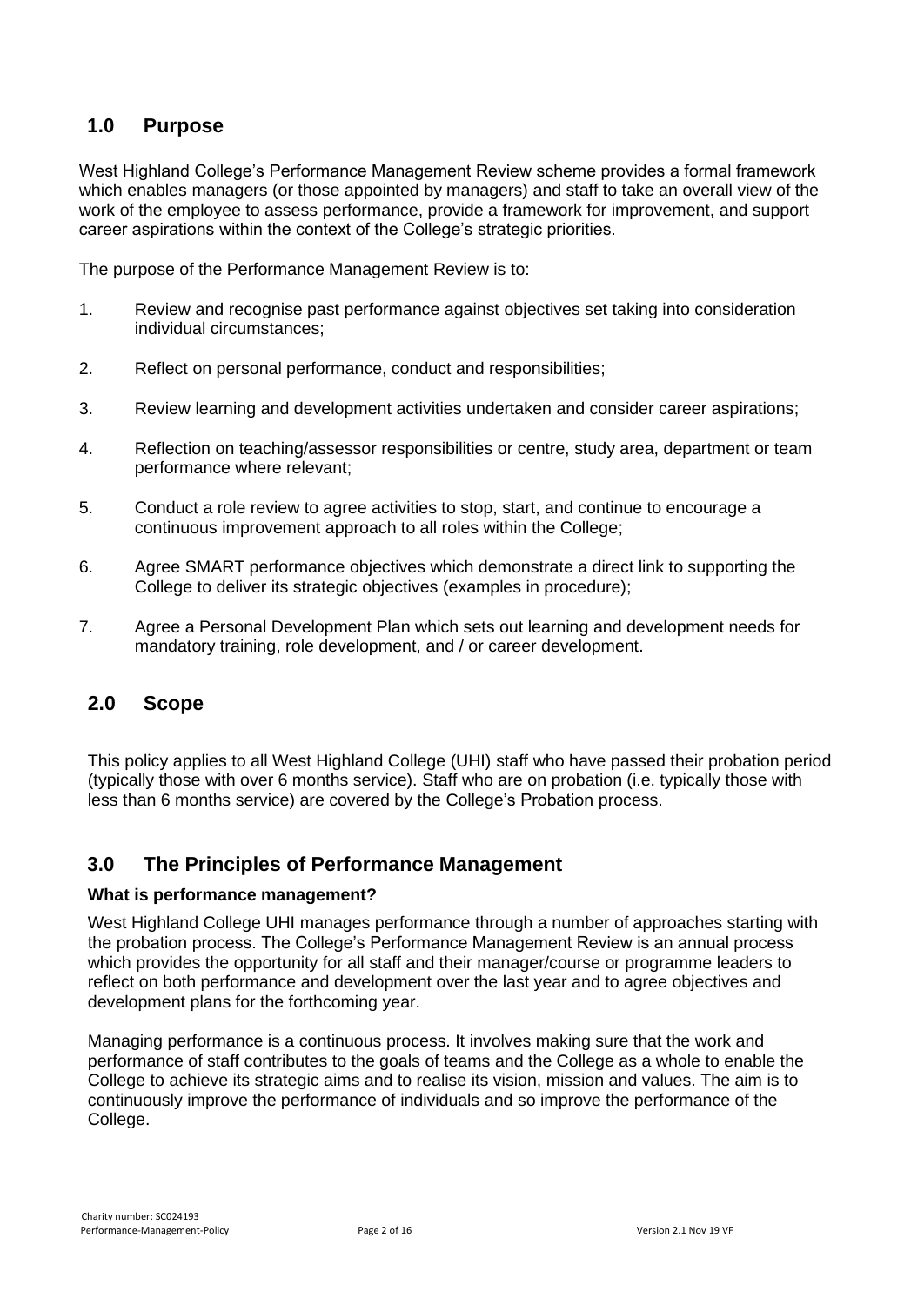All staff have a central role to play in performance appraisal. Staff and teams need to:

- know and understand what is expected of them;
- have the skills and ability to deliver on the expectations;
- be supported by the College in developing the capacity to meet these expectations;
- be given feedback on their performance;
- take responsibility for their own performance, behaviours and contributions to individual and team objectives.

The College objectives are regularly revisited and reviewed, they set the basis of how we will achieve our vision and mission. These are underpinned by our core values as shown in the diagram below. The values determine how things are done within the College, how we treat our customers, how we work with our external partners, and how as individuals we work together (supporting our one College – one team ethos) to achieve our shared objectives. Personal Attributes Framework

| <b>West Highland College</b><br>UHI will act as a positive<br>force for change in the<br>development and<br>prospects of this region,<br>its people and its<br>communities. | In the delivery of our<br>mission, we will be:<br><b>Inclusive</b><br><b>Individualised</b><br><b>Innovative</b><br><b>Intercultural</b><br><b>Inspirational</b> |
|-----------------------------------------------------------------------------------------------------------------------------------------------------------------------------|------------------------------------------------------------------------------------------------------------------------------------------------------------------|
|                                                                                                                                                                             |                                                                                                                                                                  |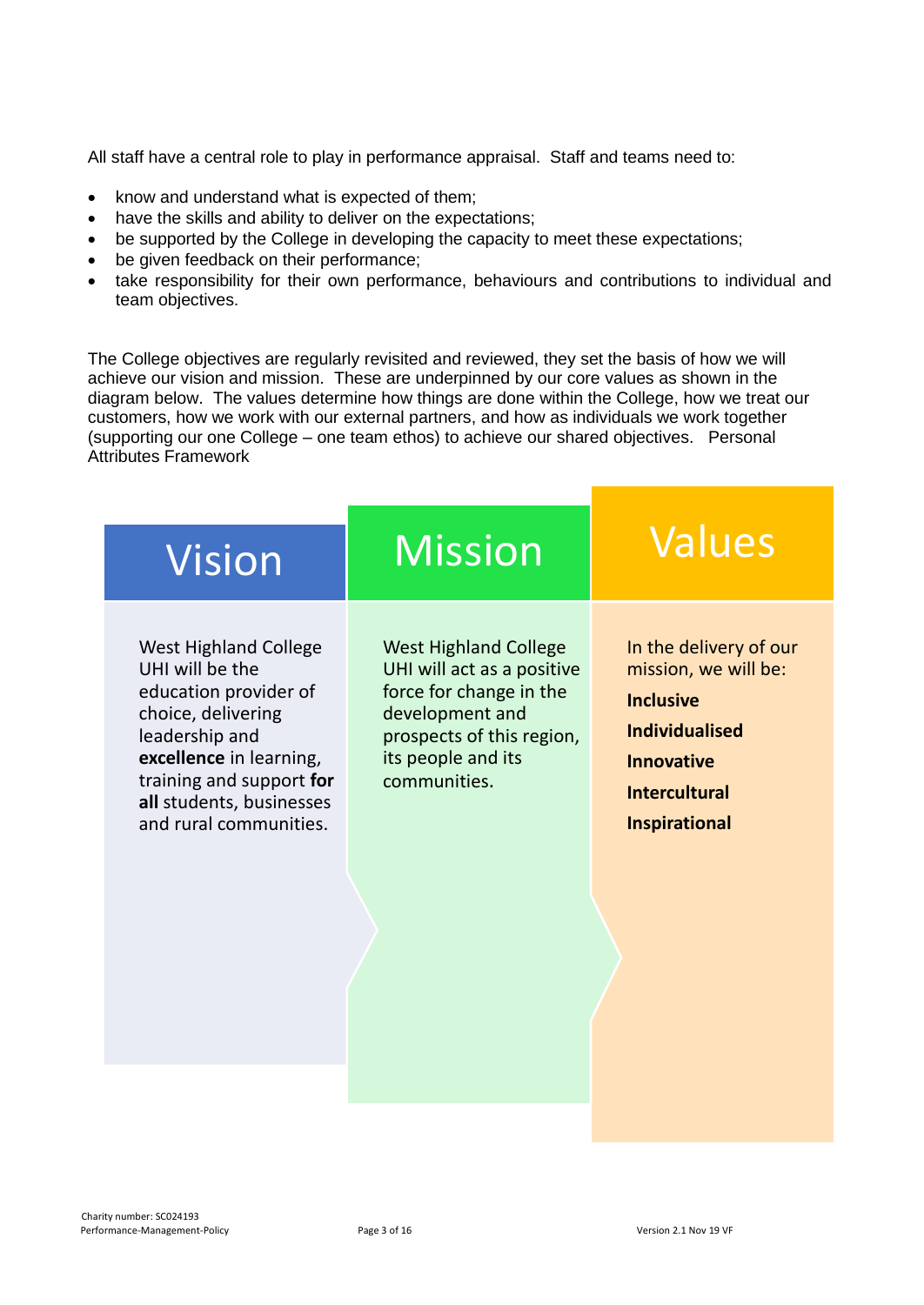

The Personal Attributes Framework sets out the individual characteristics expected of College staff that can measure effective performance in the categories of **Leadership**, **Performance** and **Team Working/Communication (Appendix A)**.

#### **Professional Standards for Lecturers in Scotland's Colleges (Appendix A)**

The Standards are designed to support and encourage lecturers to develop a clear understanding of their role and how they contribute to wider student outcomes. Underpinning the Standards is the expectation that individual lecturers are expected to commit to and be responsible for their own continuous professional development, ensuring the quality of the student experience.

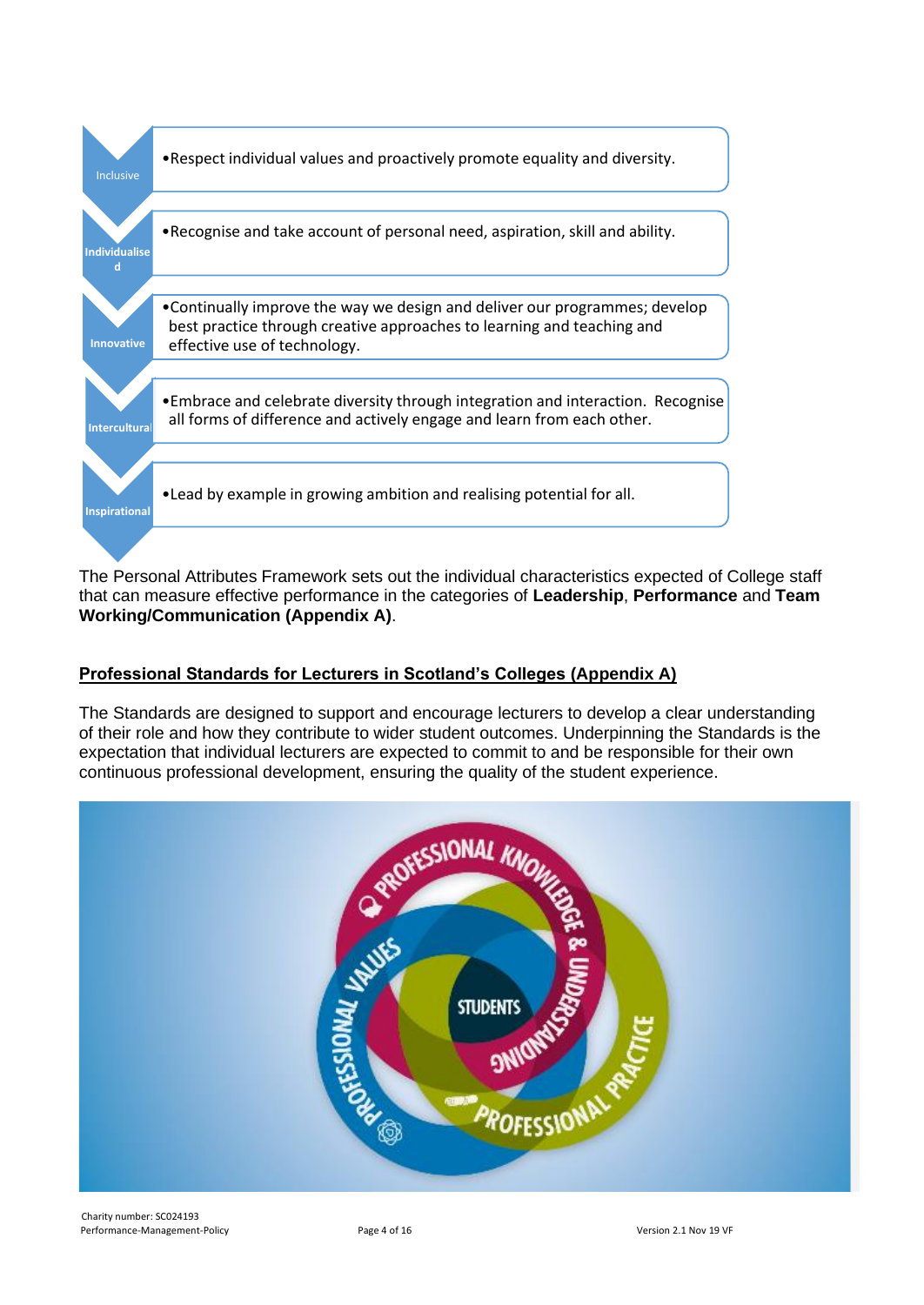#### **What are the benefits of Performance Management?**

Performance Management can provide the following benefits (which are in no particular order):

#### **For staff:**

- Provides clarity and understanding of how everyone contributes to the vision and direction of their department and the College;
- Improves communication and working relationships between managers (or those appointed by managers) and staff. Managers (or those appointed by managers) can facilitate and empower rather than control and restrict their staff, showing appreciation, respect and commitment to developing and rewarding capabilities;
- Increases job satisfaction by clarifying roles, targets and acknowledging achievements;
- Offers opportunity for learning and development.

#### **For our learners and stakeholders:**

- Provides a system which allows us to continually improve our service;
- Provides a positive environment and service which meets their needs;
- Makes the College and staff accountable for the service that it provides;
- Provides a basis for effective communication.

#### **For the College:**

- Identifies College priorities and ensures everyone is working togetherand focusing on achieving them;
- Develops an understanding of the development needs of staff;
- Ensures work is achieved on time to agreed standards and with the resources and skills needed;
- Provides evidence of continuous improvement;
- Improves decision making;
- Encourages behaviour which is consistent with College values leading to trust and integrity;
- Improves morale.

#### **Job Descriptions**

It is best practice for Job Descriptions to be reviewed on an annual basis to ensure that they are up to date. It should be noted that job descriptions give a broad indication of the variety of tasks the post holder may be asked to undertake and are not an exhaustive list of activities. Staff may be asked to carry out other duties commensurate with the level of the post. The job description may also be amended to take account of changed circumstances, and staff will be consulted when this is necessary.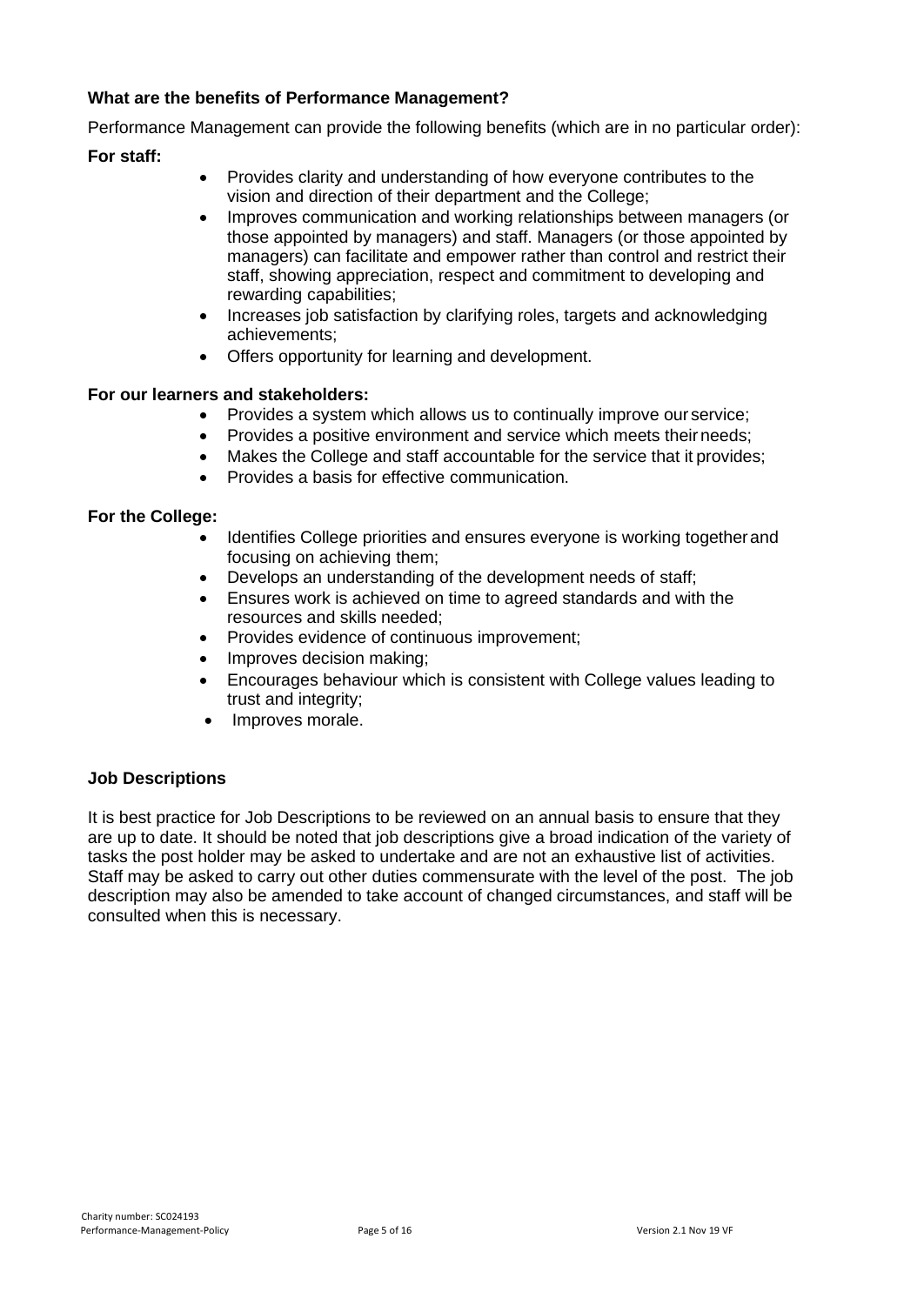#### **Timeline**

| June to September         | Managers (or those appointed by managers) have meeting with        |
|---------------------------|--------------------------------------------------------------------|
| To be complete by the end | staff to review performance and set objectives. Any staff learning |
| of September for each     | and development needs which require budget approval need to        |
| academic year.            | be fed back to the Staff Learning and Development Team.            |

#### **4.0 Responsibilities**

#### **The Board**

The board of management are responsible for approving this policy.

#### **Human Resources Department**

The HR department will support line managers in an advisory capacity in the application of the policy to ensure that it is fairly and consistently applied. HR are also available to provide coaching and support to ensure managers (or those appointed by managers) have the knowledge and skills to effectively manage performance and similarly can provide procedural advice, support and guidance to staff. HR will have responsibility for monitoring the process.

#### **Managers (or those appointed by managers)**

Will support a high-performance culture by taking proactive steps to communicate realistic and achievable expected standards of performance and will feedback on performance progress. This includes one-to-one or team meetings. Managers (or those appointed by managers) are accountable for the effective application of the Policy. They are expected to approach discussions around performance concerns sensitively and confidentially and will consider any other factors which may be affecting employee performance and consider any requirements for reasonable adjustments or support to be provided. They may seek advice from Human Resources at any stage but must seek advice before progressing to the formal stages.

#### **Staff**

Staff are expected to perform their duties to the best of their ability.

Staff will engage with and contribute to objective setting processes to ensure that expectations are clear between both managers (or those appointed by managers) and staff.

Staff should raise any concerns about matters which may impact on their performance with their managers (or those appointed by managers) as early as possible to ensure that support mechanisms or adjustments can be considered at the earliest opportunity. This may include raising a lack of clarity over expectations/objectives or notifying a manager of an underlying medical condition which is affecting (or may affect) performance.

Where underperformance is identified, staff are expected to take part in constructive discussions around performance improvement and to work towards any identified improvements by complying with agreed actions and/or Performance Improvement Plans.

#### **5.0 Linked policies**

- 5.1 This Framework is operated in conjunction with other West Highland College UHI key policies and procedures:
	- Staff Induction Procedure
	- Probation Procedure
	- Disciplinary Policy and Procedure
	- Managing Absence Policy and Procedure
	- Communications Strategy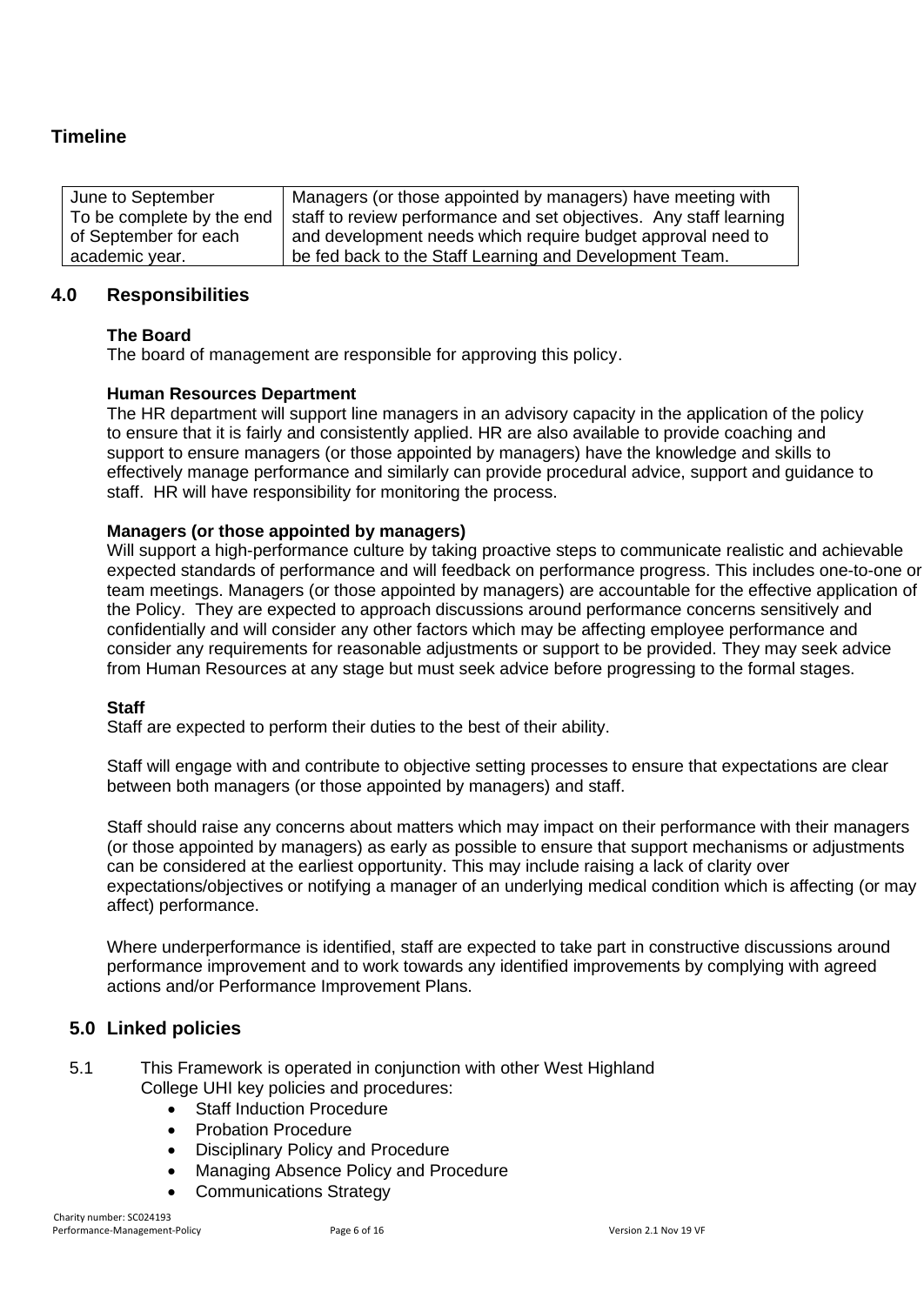- Staff Learning and Development Strategy and Policy
- Equality & Diversity Policy
- Professional Standards for Lecturers

#### **6.0 Review**

This policy will be reviewed every 3 years or whenever circumstances change any part of it.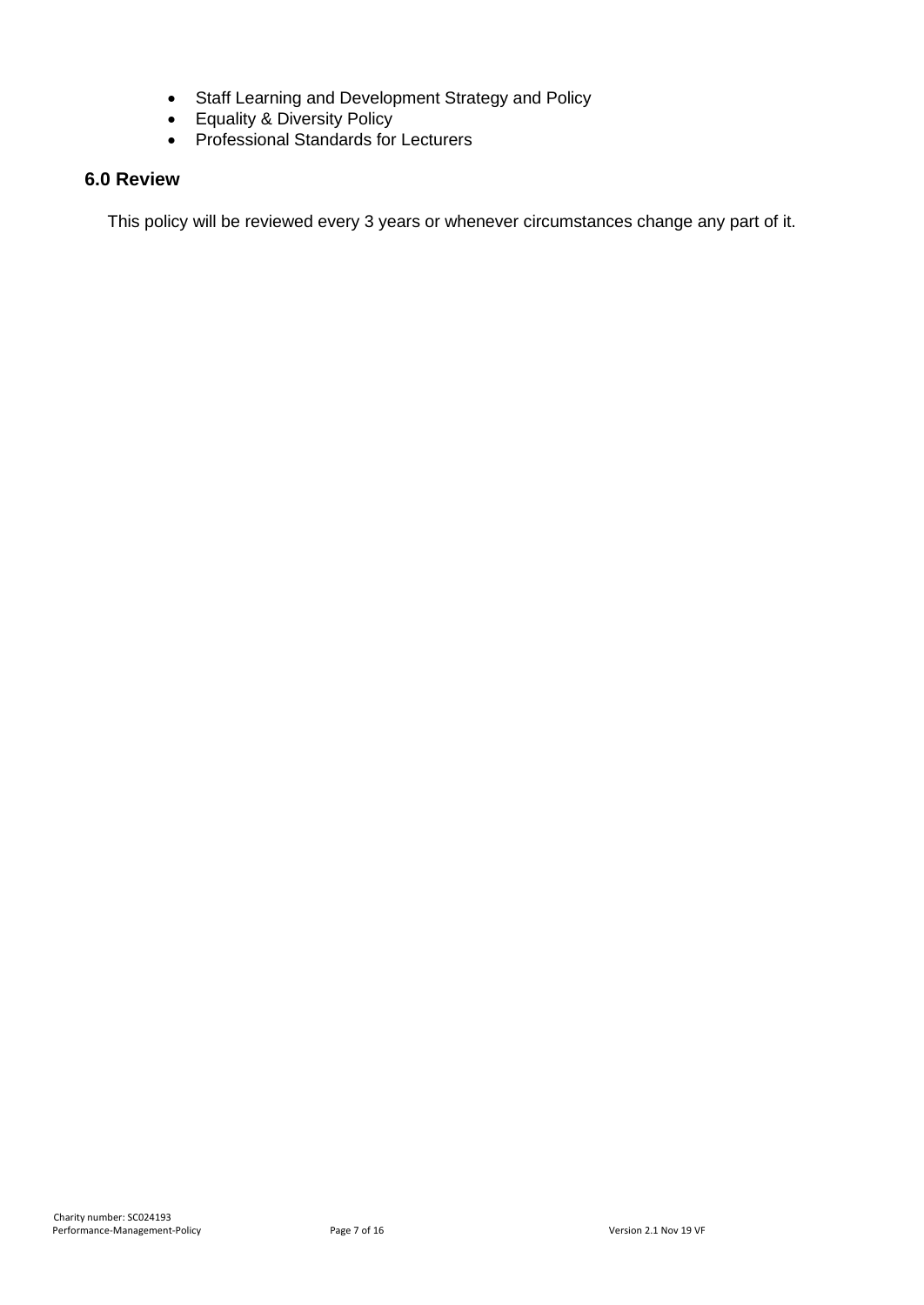#### **Appendix 1**

#### **Culture – Personal Attributes Framework**

The Personal Attributes Framework sets out the individual characteristics expected of College staff that can measure effective performance in the categories of **Leadership**, **Performance** and **Team Working/Communication**. It is an inclusive framework that works on the premise that aligned to the strategic plan there is an expectation on all staff, to demonstrate a positive approach to their own work, to work well with others and to reflect on performance and self- development.

The framework further develops from this starting point to define three further levels building on 'all staff' to demonstrate additional/more role specific expectations as individual's progress through the college in to first line management and then into strategic management positions. This doesn't detract or replace the more specific job specific or technical knowledge requirements but should be considered alongside these to provide a common language and framework for recruitment assessment, performance feedback, staff development and career management in light of these behaviours.

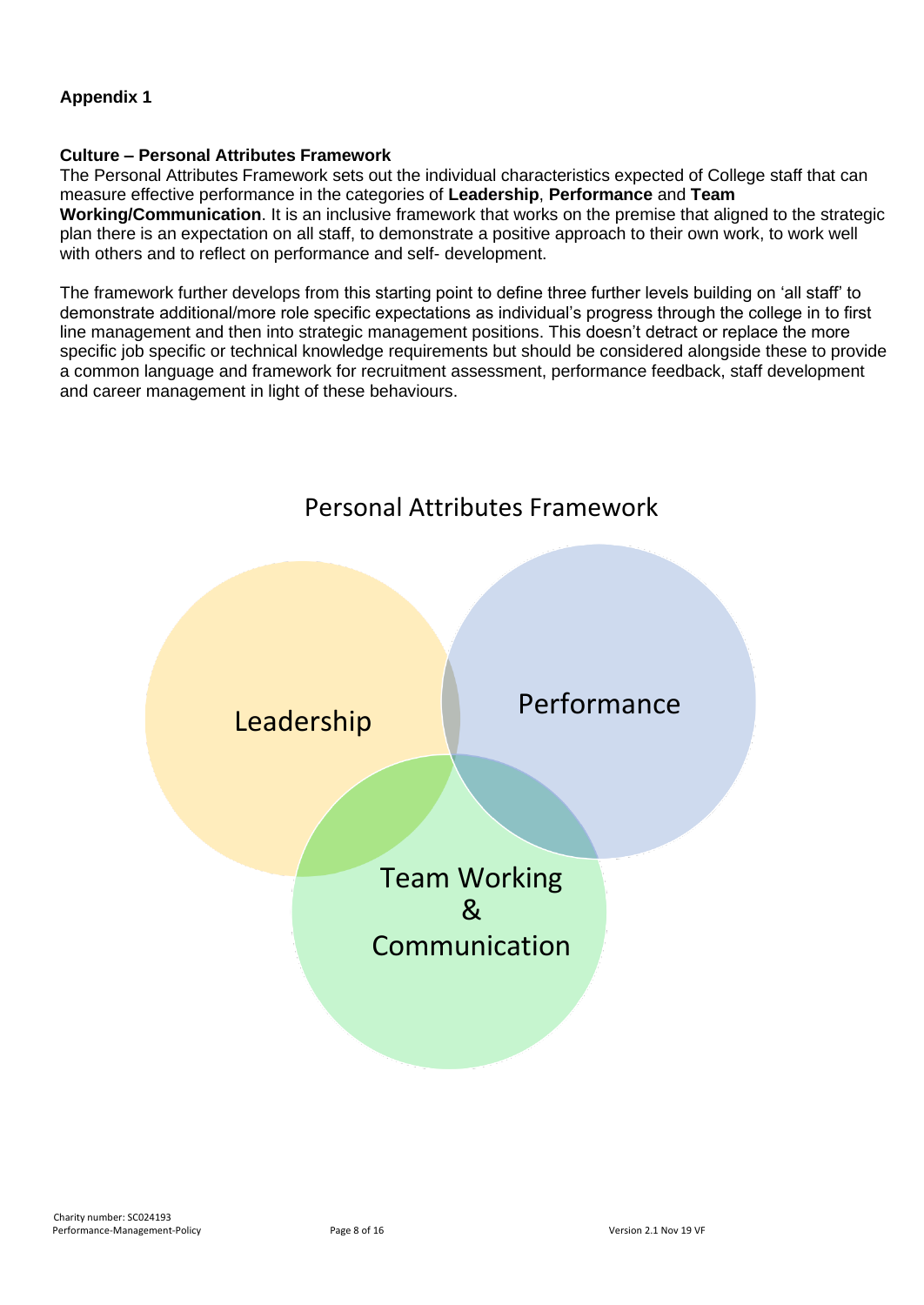#### Performance Management

WHC reserves the right to amend this policy at its discretion. The most up-to-date version can be downloaded from our website.

#### **LEADERSHIP**

#### **Providing direction, inspiration and encouragement to others**

| (A)                                                                                                                                                                                                                                                                                                                                                                                                                                                                                                                                                                                                                                                                                                                                                                                                                                                           | (B)                                                                                                                                                                                                                                                                                                                                                                                                                                                                                                                                                                                            | (C)                                                                                                                                                                                                                                                                                                                                                                                                                                                                                                                                                                                                                     |
|---------------------------------------------------------------------------------------------------------------------------------------------------------------------------------------------------------------------------------------------------------------------------------------------------------------------------------------------------------------------------------------------------------------------------------------------------------------------------------------------------------------------------------------------------------------------------------------------------------------------------------------------------------------------------------------------------------------------------------------------------------------------------------------------------------------------------------------------------------------|------------------------------------------------------------------------------------------------------------------------------------------------------------------------------------------------------------------------------------------------------------------------------------------------------------------------------------------------------------------------------------------------------------------------------------------------------------------------------------------------------------------------------------------------------------------------------------------------|-------------------------------------------------------------------------------------------------------------------------------------------------------------------------------------------------------------------------------------------------------------------------------------------------------------------------------------------------------------------------------------------------------------------------------------------------------------------------------------------------------------------------------------------------------------------------------------------------------------------------|
| (A)                                                                                                                                                                                                                                                                                                                                                                                                                                                                                                                                                                                                                                                                                                                                                                                                                                                           | $(A+B)$                                                                                                                                                                                                                                                                                                                                                                                                                                                                                                                                                                                        | $(A+B+C)$                                                                                                                                                                                                                                                                                                                                                                                                                                                                                                                                                                                                               |
| <b>All Staff</b>                                                                                                                                                                                                                                                                                                                                                                                                                                                                                                                                                                                                                                                                                                                                                                                                                                              | <b>First Line Managers/Cross-college</b>                                                                                                                                                                                                                                                                                                                                                                                                                                                                                                                                                       | <b>Senior Managers</b>                                                                                                                                                                                                                                                                                                                                                                                                                                                                                                                                                                                                  |
| Demonstrates a positive approach and<br>attitude to own work and provides<br>leadership to others.                                                                                                                                                                                                                                                                                                                                                                                                                                                                                                                                                                                                                                                                                                                                                            | <b>Managers/Course/Programme</b><br><b>Leaders/Supervisors</b><br>Leads a team and/or a specialist<br>function                                                                                                                                                                                                                                                                                                                                                                                                                                                                                 | Provides leadership across a<br>number of teams, provides vision<br>and direction                                                                                                                                                                                                                                                                                                                                                                                                                                                                                                                                       |
| Acts with confidence guiding the activities of<br>$\bullet$<br>colleagues, students and/or visitors<br>Demonstrates a positive attitude to new ways<br>of working and when faced with difficult<br>situations<br>Understands importance of having a strong<br>$\bullet$<br>sense of purpose and common goal<br>Understands how own role contributes<br>towards meeting organisational goals<br>Takes responsibility and is accountable for<br>own actions<br>Is able to objectively assess own strengths<br>and limitations<br>Delivers a friendly and professional service to<br>learners, customers and staff<br>Reflects positively on feedback and responds<br>$\bullet$<br>proactively<br>Ensures colleagues and line managers are<br>kept informed of activities<br>Listens effectively and shows empathy to<br>$\bullet$<br>others' needs and feelings | Provides a sense of direction for the team,<br>$\bullet$<br>helping them to understand their role and<br>value to the college and UHI.<br>Understands what motivates others and<br>adapts own style as appropriate.<br>Provides support and guidance when<br>$\bullet$<br>required.<br>Guides the performance and development<br>$\bullet$<br>of others through empowerment and<br>delegation.<br>Mentors, and coaches staff.<br>$\bullet$<br>Delegates tasks that challenge or enhance<br>$\bullet$<br>personal awareness in others.<br>Motivates others to achieve and overcome<br>obstacles | Confidently manages varied and<br>$\bullet$<br>complex issues, ensuring that a<br>clear sense of direction is<br>maintained<br>Demonstrates personal<br>$\bullet$<br>commitment by ensuring<br>involvement in difficult situations<br>Understands and demonstrates a<br>$\bullet$<br>range of leadership and<br>management styles that help<br>create a high performing culture.<br>Leads the development of a vision<br>$\bullet$<br>for the future, enabling strategies<br>and plans to achieve it.<br>Coaches managers to identify and<br>$\bullet$<br>create opportunities for individuals<br>to learn and develop. |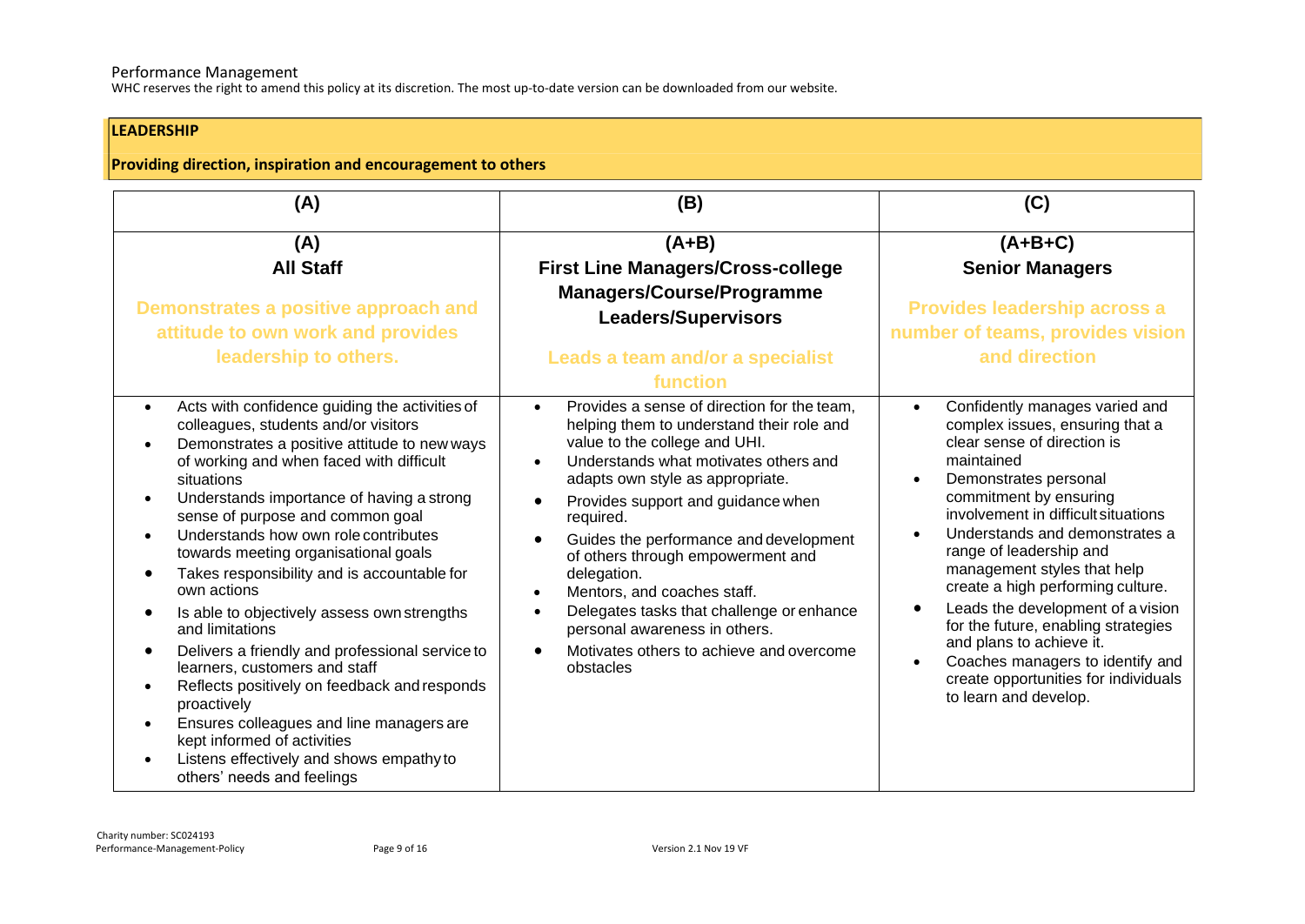#### **TEAM WORKING/COMMUNICATION**

#### **Working with others in a constructive and supportive way to achieve goals and manage change.**

| (A)                                                                                                                                                                                                                                                                                                                                                                                                                                                                                                                                                                                                                  | (B)                                                                                                                                                                                                                                                                                                                                                                                                                                                                                                                                                                                                                                                                                        | (C)                                                                                                                                                                                                                                                                                                                                                                                                                                                                                   |
|----------------------------------------------------------------------------------------------------------------------------------------------------------------------------------------------------------------------------------------------------------------------------------------------------------------------------------------------------------------------------------------------------------------------------------------------------------------------------------------------------------------------------------------------------------------------------------------------------------------------|--------------------------------------------------------------------------------------------------------------------------------------------------------------------------------------------------------------------------------------------------------------------------------------------------------------------------------------------------------------------------------------------------------------------------------------------------------------------------------------------------------------------------------------------------------------------------------------------------------------------------------------------------------------------------------------------|---------------------------------------------------------------------------------------------------------------------------------------------------------------------------------------------------------------------------------------------------------------------------------------------------------------------------------------------------------------------------------------------------------------------------------------------------------------------------------------|
| (A)                                                                                                                                                                                                                                                                                                                                                                                                                                                                                                                                                                                                                  | $(A+B)$                                                                                                                                                                                                                                                                                                                                                                                                                                                                                                                                                                                                                                                                                    | $(A+B+C)$                                                                                                                                                                                                                                                                                                                                                                                                                                                                             |
| <b>All Staff</b><br><b>Proactively works well with others.</b>                                                                                                                                                                                                                                                                                                                                                                                                                                                                                                                                                       | <b>First Line Managers/Cross-college</b><br><b>Managers/Course/Programme</b><br><b>Leaders/Supervisors</b><br><b>Leads the team/different teams to work</b>                                                                                                                                                                                                                                                                                                                                                                                                                                                                                                                                | <b>Senior Managers</b><br><b>Ensures teams work together to</b><br>meet strategic goals.                                                                                                                                                                                                                                                                                                                                                                                              |
| Gives guidance and support to colleagues<br>$\bullet$<br>when it is needed.<br>Asks for and accepts help when needed.<br>$\bullet$<br>Readily shares information, knowledge and<br>expertise within own teams and across teams.<br>Establishes effective working relationships<br>inside and outside the college.<br>Is polite, tolerant and patient, treating all with<br>dignity and respect.<br>Helps others to learn through encouragement<br>and feedback.<br>Works collaboratively with team and other<br>functions to achieve a successful outcome.<br>Listens to and respects others' views and<br>opinions. | together<br>Gives constructive feedback to others<br>$\bullet$<br>Holds regular team meetings to discuss<br>$\bullet$<br>progress against objectives and overall<br>performance.<br>Seeks and promotes opportunities for<br>$\bullet$<br>collaborative working<br>Ensures that staff are fully aware of their<br>responsibilities and have the relevant training<br>and knowledge to enable them to carry out<br>their work effectively.<br>Clearly articulates the vision and keeps the<br>focus on change and inspires others to<br>deliver service improvements.<br>Gains commitment from others by consulting<br>$\bullet$<br>and involving them<br>Is open to discuss/explore change. | Delivers complex information in an<br>effective way using a range of<br>methods.<br>Demonstrates a commitment to<br>creating and maintaining an open<br>environment, built on trust.<br>Leads change with commitment<br>and tenacity, encouraging a culture<br>of continuous improvement and<br>contribution from all staff.<br>Takes the lead in integrating and<br>mainstreaming diversity<br>considerations into all activities.<br>Supports and encourages first line<br>managers |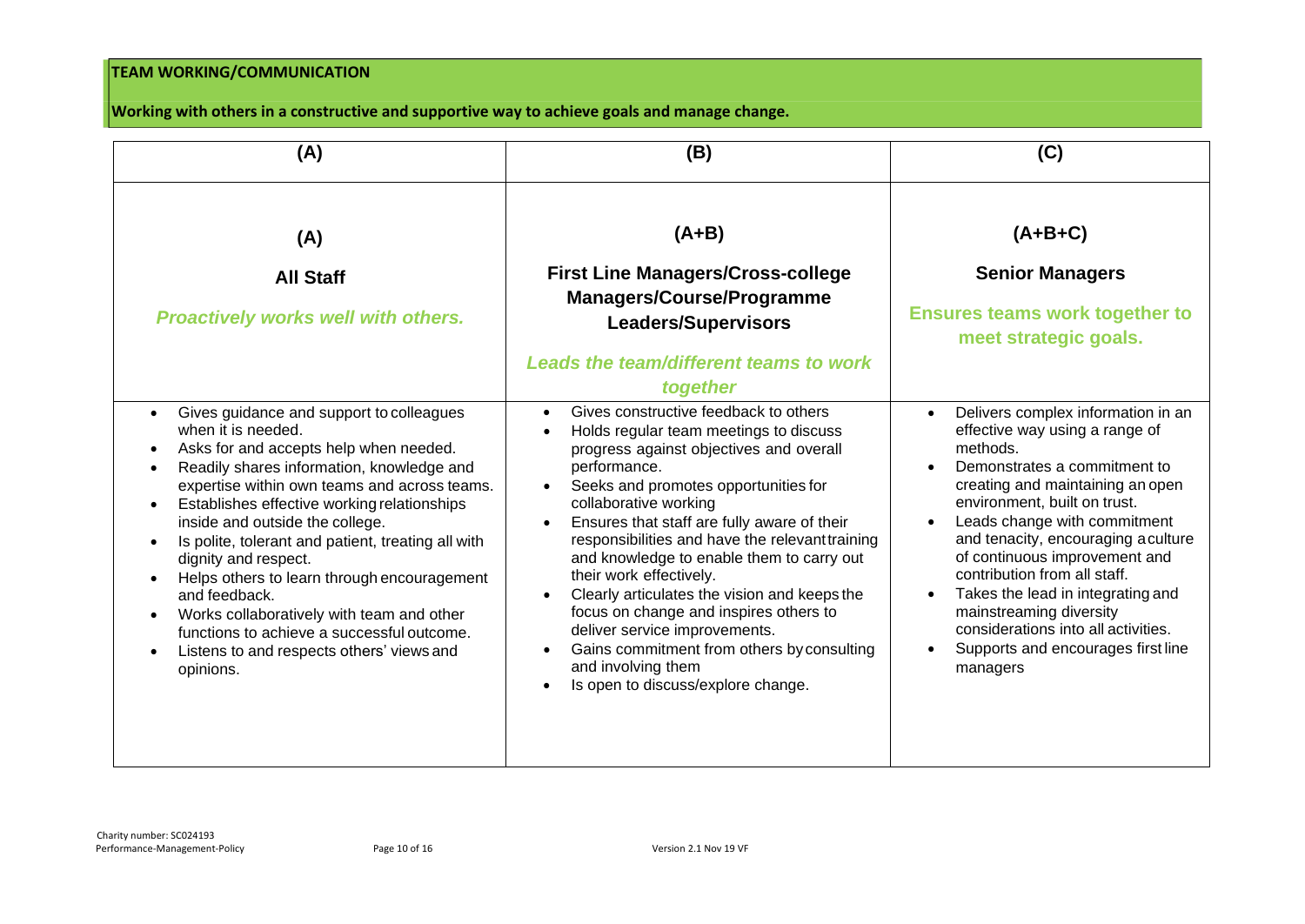#### **PERFORMANCE**

#### **Commitment to deliver excellence and take responsibility to improve through learning and development**

| (A)                                                                                                                                                                                                                                                                                                                                                                                                                                                                                                                                                                                                                                                                                                                                                                                                                                 | (B)                                                                                                                                                                                                                                                                                                                                                                                                                                                                                                                                                                                                                                                                                                                                                                                                                                                                       | (C)                                                                                                                                                                                                                                                                                                                                                                                                                                                                                                                                                                                                                                                                                                                                         |
|-------------------------------------------------------------------------------------------------------------------------------------------------------------------------------------------------------------------------------------------------------------------------------------------------------------------------------------------------------------------------------------------------------------------------------------------------------------------------------------------------------------------------------------------------------------------------------------------------------------------------------------------------------------------------------------------------------------------------------------------------------------------------------------------------------------------------------------|---------------------------------------------------------------------------------------------------------------------------------------------------------------------------------------------------------------------------------------------------------------------------------------------------------------------------------------------------------------------------------------------------------------------------------------------------------------------------------------------------------------------------------------------------------------------------------------------------------------------------------------------------------------------------------------------------------------------------------------------------------------------------------------------------------------------------------------------------------------------------|---------------------------------------------------------------------------------------------------------------------------------------------------------------------------------------------------------------------------------------------------------------------------------------------------------------------------------------------------------------------------------------------------------------------------------------------------------------------------------------------------------------------------------------------------------------------------------------------------------------------------------------------------------------------------------------------------------------------------------------------|
| (A)                                                                                                                                                                                                                                                                                                                                                                                                                                                                                                                                                                                                                                                                                                                                                                                                                                 | $(A+B)$                                                                                                                                                                                                                                                                                                                                                                                                                                                                                                                                                                                                                                                                                                                                                                                                                                                                   | $(A+B+C)$                                                                                                                                                                                                                                                                                                                                                                                                                                                                                                                                                                                                                                                                                                                                   |
| <b>All Staff</b>                                                                                                                                                                                                                                                                                                                                                                                                                                                                                                                                                                                                                                                                                                                                                                                                                    | <b>First Line Managers/Cross-college</b><br>Managers/Course/Programme                                                                                                                                                                                                                                                                                                                                                                                                                                                                                                                                                                                                                                                                                                                                                                                                     | <b>Senior Managers</b>                                                                                                                                                                                                                                                                                                                                                                                                                                                                                                                                                                                                                                                                                                                      |
| <b>Reflecting on performance and self-</b><br>development.                                                                                                                                                                                                                                                                                                                                                                                                                                                                                                                                                                                                                                                                                                                                                                          | <b>Leaders/Supervisors</b><br><b>Managing/Enabling performance of</b><br>team/coaching team to succeed.                                                                                                                                                                                                                                                                                                                                                                                                                                                                                                                                                                                                                                                                                                                                                                   | <b>Managing performance of teams</b><br>across the college and creating<br>development opportunities.                                                                                                                                                                                                                                                                                                                                                                                                                                                                                                                                                                                                                                       |
| Seeks ways to improve own learning and<br>self-development<br>Takes responsibility for managing own time<br>and area of work.<br>Seeks clarity when uncertain about<br>information/instruction.<br>Prioritises workload and is able to deal with<br>changing requirements.<br>Takes personal responsibility to ensure<br>continuous professional development of<br>skills and knowledge.<br>Seeks and analyses feedback and takes<br>positive action.<br>Keeps customers updated on progress<br>Aims to deliver agreed targets to timescale<br>Manages customer expectations<br>diplomatically and tactfully<br>Pursues service excellence in line with<br>college vision, commitments and standards<br>Takes responsibility for following through<br>on customer enquiries<br>Supports and promotes a customer<br>focused culture. | Provides ongoing constructive performance<br>$\bullet$<br>feedback.<br>Encourages team members to review their<br>$\bullet$<br>strengths and development needs in line with<br>their role and the personal skills.<br>Constructively challenges unacceptable<br>behaviour<br>Objectively assesses job knowledge and<br>challenges areas of under-performance<br>Agrees performance objectives and service<br>priorities.<br>Scopes, plans and manages projects/<br>resources to deliver to time, quality and cost.<br>Sets self and others stretching goals, standards<br>and targets where these will help to improve<br>service.<br>Acknowledges, recognises and rewards<br>excellent service.<br>Establishes a positive learning environment for<br>staff and students.<br>Leading on team self-evaluation and planning<br>for continuous improvement and enhancement. | Accepts a high level of<br>$\bullet$<br>accountability, ensures action is<br>taken to manage issues.<br>Reviews college performance on a<br>regular basis taking action where<br>necessary.<br>Fosters a culture of excellence<br>where high standards and<br>performance are valued and<br>respected.<br>Keeps connected to internal and<br>external environment to ensure<br>college is positioned to succeed.<br>Understand the wider organisational<br>issues (environment, context,<br>challenges) faced by<br>customers/stakeholders.<br>Create a climate where<br>customer/stakeholder feedback is<br>viewed as an essential source of<br>data that influences quality<br>improvement, innovation and<br>different ways of thinking. |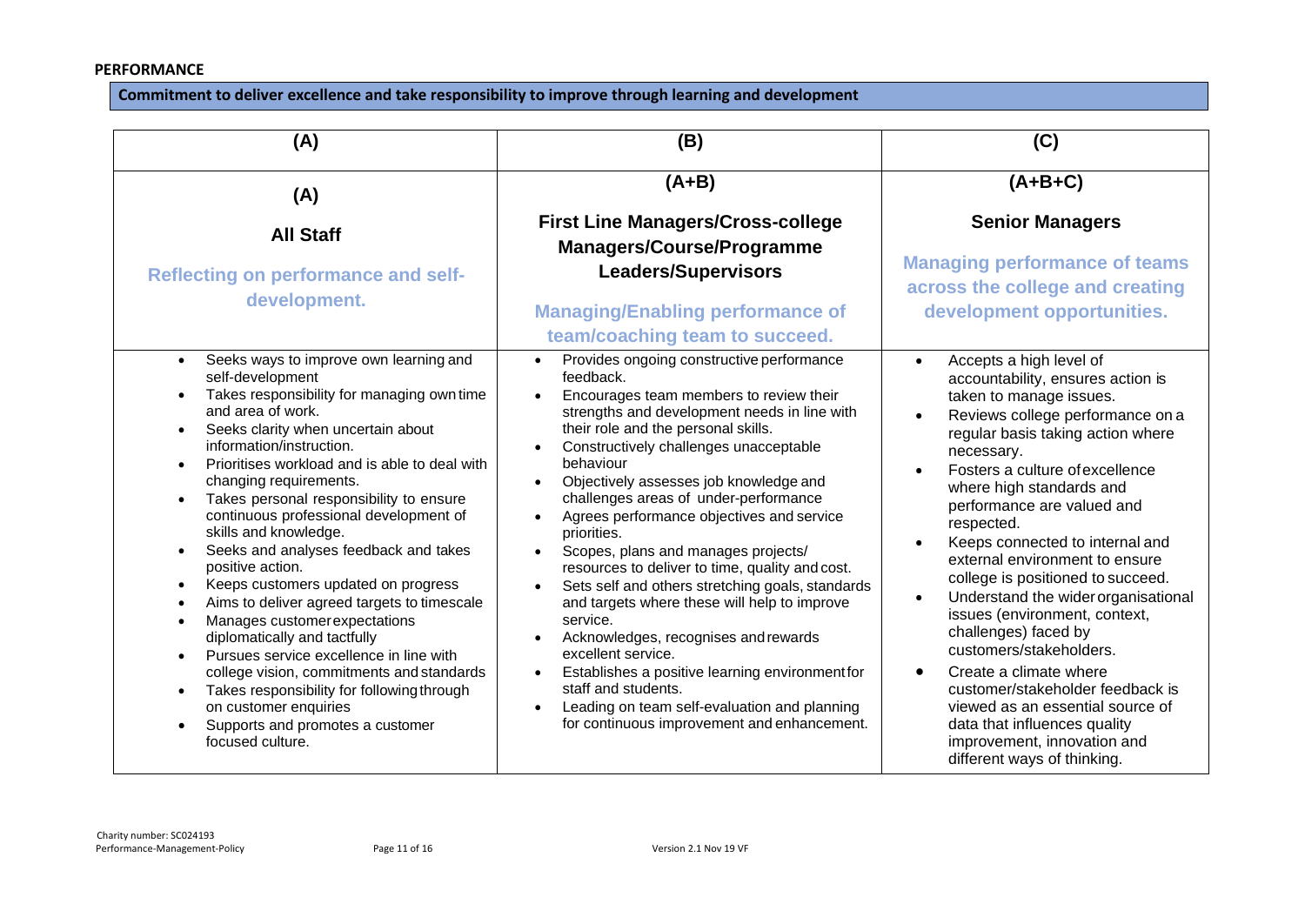#### **Professional Standards for Lecturers in Scotland's Colleges**

 $\heartsuit$ 

# **1. PROFESSIONAL VALUES**

| 1.1 Students at<br>the centre         | Understands student needs, the context in which they are living and studying,<br>and the impact of these on learning.                                                                                        |
|---------------------------------------|--------------------------------------------------------------------------------------------------------------------------------------------------------------------------------------------------------------|
|                                       | $\blacktriangleright$<br>Values the contribution students as learning partners can make individually<br>and through systems of representation to the delivery and enhancement of<br>the learning experience. |
|                                       | $\blacktriangleright$<br>Develops learning relationships based on mutual respect and integrity.                                                                                                              |
|                                       | Commits to equality and diversity, and promotes inclusiveness, trust and fairness.                                                                                                                           |
|                                       | Commits to the safety and wellbeing of all students.                                                                                                                                                         |
| 1.2 Leadership                        | Promotes collaborative and collective leadership of learning.                                                                                                                                                |
| of learning                           | Creates innovative learning opportunities for students through active enquiry.                                                                                                                               |
|                                       | Promotes, enables and empowers students to engage and achieve in learning<br>in order to maximise their potential.                                                                                           |
|                                       | $\blacktriangleright$<br>Supports and encourages students to take personal responsibility for leading<br>their own learning.                                                                                 |
|                                       | Embraces and embeds sustainability in learning and teaching.                                                                                                                                                 |
| <b>1.3 Continuous</b><br>professional | Reflects critically on, and evaluates professional values, practice and contribution<br>to student success.                                                                                                  |
| improvement                           | $\blacktriangleright$<br>Collaborates with students, colleagues and external partners, including<br>employers, to deliver excellence in learning.                                                            |
|                                       | Participates actively in continuous career long development of professional<br>knowledge, understanding and practice.                                                                                        |
|                                       | Embraces change and emerging practices and developments.                                                                                                                                                     |
|                                       | Promotes and supports a culture of quality improvement.                                                                                                                                                      |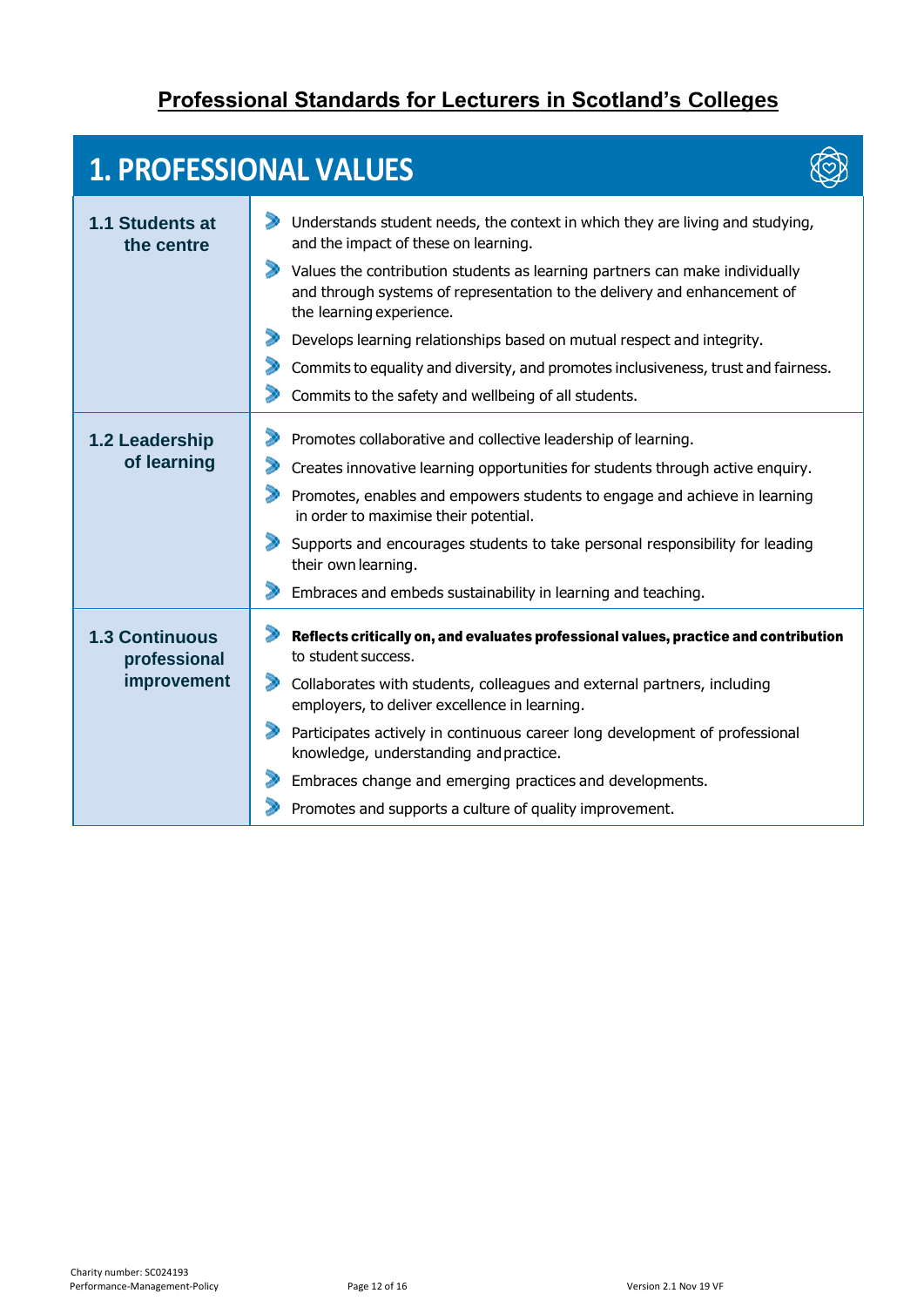# **2. PROFESSIONAL KNOWLEDGE AND**

# **UNDERSTANDING**

| 2.1 Political,<br>social<br>and<br>economic drivers    | Understands the breadth of political, social and economic<br>drivers influencing educational policy and strategy.                                                                                  |
|--------------------------------------------------------|----------------------------------------------------------------------------------------------------------------------------------------------------------------------------------------------------|
|                                                        | D<br>Understands the political, social and economic profile of<br>their communities and the potential impact of these on<br>education and employment.                                              |
|                                                        | Understands regional, community and college<br>strategic priorities and operational plans and can<br>link these to college context.                                                                |
|                                                        | Adheres to all current and applicable legislation and statutory<br>duties.                                                                                                                         |
| 2.2 Learning,<br>teaching and<br>assessment theory and | Engages with current theories of learning, teaching and<br>assessment and how these are applied to specific subject or<br>curricular areas for student learning.                                   |
| approaches                                             | Understands the rationale for, and how to design, plan,<br>develop, deliver the curriculum effectively and efficiently<br>as an individual and in collaboration with others.                       |
|                                                        | Understands the rationale for and how to design, plan, develop<br>and deliver appropriate assessment and feedback approaches.                                                                      |
|                                                        | Understands the nature of student engagement strategies and<br>how these contribute to the development of effective and<br>positive learning relationships.                                        |
|                                                        | Understands how to encourage students to work in partnership<br>and collaborate in their own learning and the<br>enhancement/development of learning.                                              |
|                                                        | Understands how to meet the diverse needs of students.                                                                                                                                             |
|                                                        | Understands the strategies required to support learning in a<br>range of learning environments.                                                                                                    |
|                                                        | Understands how to evaluate critically the breadth of resources<br>in the delivery and assessment of the curriculum to meet<br>student needs.                                                      |
|                                                        | Understands how to embed a range of digital technologies to<br>enhance learning and teaching and assessment.                                                                                       |
|                                                        | Understands how to interpret and share data to inform learning,<br>teaching and assessment.                                                                                                        |
|                                                        | Continuously evaluates the curriculum with others, to ensure it<br>meets the needs of students, industry stakeholders and<br>national priorities.                                                  |
|                                                        | Understands how to collaborate effectively with internal and<br>external partners to enhance inclusive learning, support<br>student choice, positive health and wellbeing and essential<br>skills. |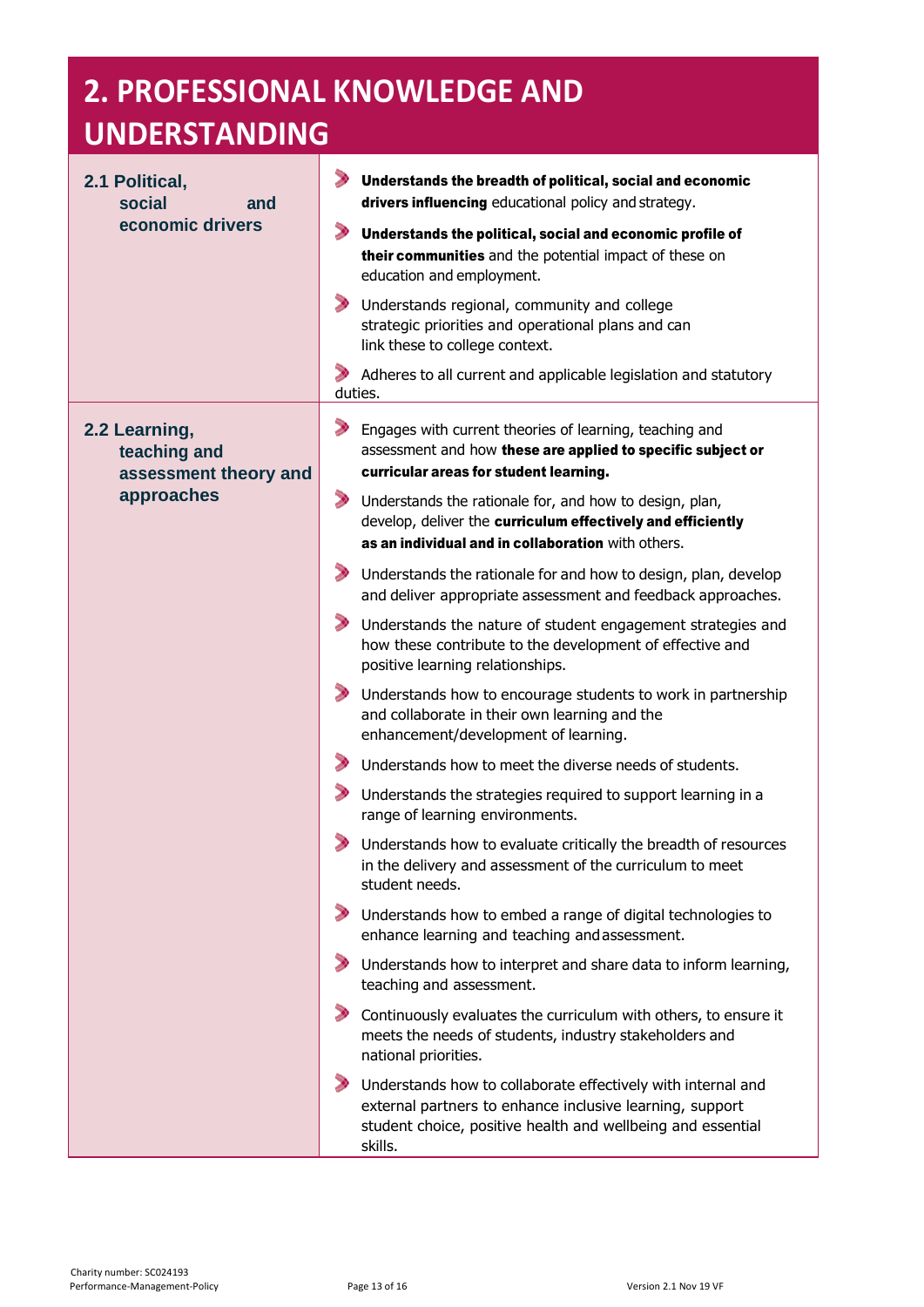| 2.3 Technologies and<br>resources for learning,<br>teaching and work                     | > Understands and evaluates critically the use of technologies in<br>optimising students' ability to learn and their relevance to the<br>world of work.<br>$\blacktriangleright$ Understands how to keep up to date with emerging<br>industry/subject technological advances.<br>$\blacktriangleright$<br>Understands how to embed appropriate digital technology.<br>$\blacktriangleright$ Understands the safe use of technology and the necessity for<br>cyber resilience and security.<br>Understands the nature and agenda for sustainability, and<br>works in partnership to ensure the most effective, efficient<br>and inclusive development and use of learning resources.                                                                                                                                                                                                                                                                                                                                                                                 |
|------------------------------------------------------------------------------------------|---------------------------------------------------------------------------------------------------------------------------------------------------------------------------------------------------------------------------------------------------------------------------------------------------------------------------------------------------------------------------------------------------------------------------------------------------------------------------------------------------------------------------------------------------------------------------------------------------------------------------------------------------------------------------------------------------------------------------------------------------------------------------------------------------------------------------------------------------------------------------------------------------------------------------------------------------------------------------------------------------------------------------------------------------------------------|
| 2.4 Student<br>pathways and<br>transitions within the<br>wider education<br>community    | $\blacktriangleright$<br>Understands the ethos and aims of the Scottish Credit<br>and Qualifications Framework (SCQF), the range of<br>Scottish and other qualifications and how the different<br>types of qualifications relate to each other.<br>$\blacktriangleright$<br>Understands how to support a student to take the next steps in<br>their learning journey.<br>$\blacktriangleright$<br>Understands how and when to signpost students at key points<br>in learning to appropriate and impartial advice, support, and<br>guidance.                                                                                                                                                                                                                                                                                                                                                                                                                                                                                                                         |
| 2.5 The principles,<br>processes and purposes of<br>quality assurance and<br>improvement | > Understands the purpose and impact of self-evaluation as part<br>of quality processes.<br>Understands applicable internal and external quality assurance<br>and quality improvement systems along with processes and<br>how these apply to different contexts.<br>Understands how to reflect critically on their own learning,<br>and the application of this knowledge to student learning and<br>experiences.<br>$\blacktriangleright$<br>Understands their responsibility for the quality of learning,<br>teaching, assessment, and attainment within a local and<br>national context.<br>$\rightarrow$<br>Understands how to analyse and engage with qualitative and<br>quantitative information and data to support professional<br>dialogue and improvements to learning, teaching, assessment<br>and support.<br>Understands and recognises the importance of students as<br>partners in the continuous improvement process.<br>Understands and recognises the contribution of partners,<br>including employers, in the continuous improvement<br>process. |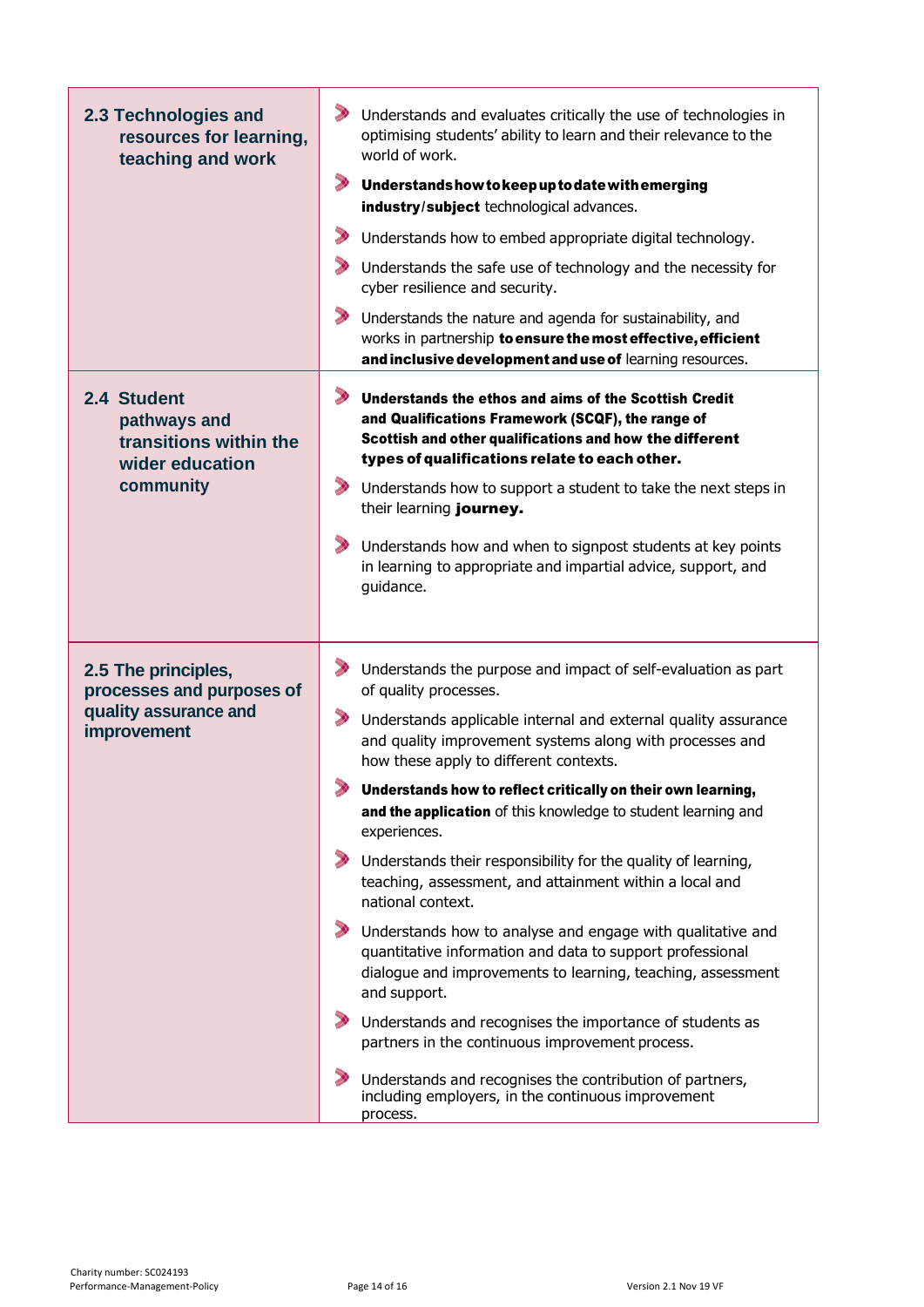| <b>3. PROFESSIONAL PRACTICE</b>                                                         |                                                                                                                                                                                                                                                                                                                                                                                                                                                                                                                                                                                                                                                                                                                                                                                                                                                                                                                   |  |
|-----------------------------------------------------------------------------------------|-------------------------------------------------------------------------------------------------------------------------------------------------------------------------------------------------------------------------------------------------------------------------------------------------------------------------------------------------------------------------------------------------------------------------------------------------------------------------------------------------------------------------------------------------------------------------------------------------------------------------------------------------------------------------------------------------------------------------------------------------------------------------------------------------------------------------------------------------------------------------------------------------------------------|--|
| 3.1 Ongoing<br>professional learning                                                    | Uses the Professional Standards to inform practice and ongoing<br>professional learning and development.<br>Reflects critically on own practice and engages in<br>professional dialogue with others.<br>Continuously and actively engages with up to date research and<br>developments in learning, teaching and assessment to inform<br>practice.<br>Engages in collaborative professional enquiry to develop<br>knowledge and practice to enhance the student experience and<br>outcomes.<br>Engages with technology and digital literacies to enhance                                                                                                                                                                                                                                                                                                                                                          |  |
| 3.2 Effective<br>and inclusive practice and<br>engagement with students<br>and partners | opportunities for collaborative practice and professional<br>learning.<br>Purposefully builds constructive and respectful learning<br>relationships with students and partners.<br>Plans, develops and uses a range of learning, teaching and<br>assessment strategies to meet the different needs and learning<br>preferences of students.<br>Applies a range of inclusive practices to promote and support<br>engagement with students and partners.<br>Actively nurtures, encourages and responds to the student's<br>views and opinions individually and through systems of<br>representation.<br>Applies a critical understanding of the nature, purposes,<br>principles and stages of guidance.<br>Collaborates and works in partnership with others to ensure<br>that all guidance, advice and support sustains learning and<br>maintains the positive health and wellbeing and safety of all<br>students. |  |
| 3.3 Creates<br>innovative curriculum<br>design and learning and<br>teaching             | Designs, delivers and evaluates a demand led curriculum<br>which prepares the students for a dynamic labour market.<br>Works in partnership with colleagues, students and partners<br>including employers, to design and create innovative learning<br>and teaching activities and environments.<br>Collaborates with and empowers students to co-design their learning.<br>Creatively engages students and motivates them to gain<br>and continue to develop the essential skills required for<br>learning, life and work.<br>Adopts creative approaches to the embedding of appropriate<br>digital technologies for effective planning, delivery and assessment<br>of learning.                                                                                                                                                                                                                                 |  |